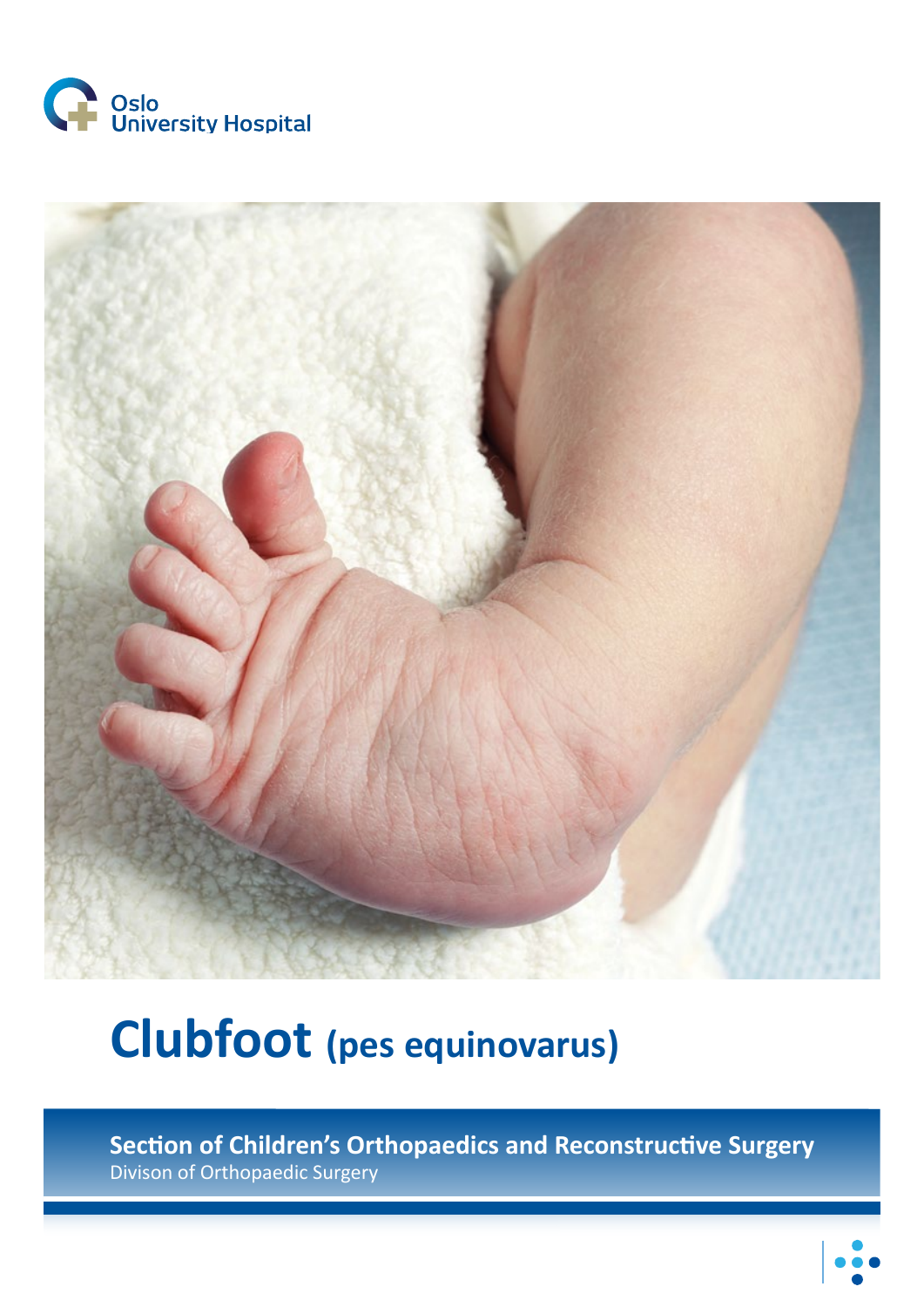**Clubfoot (pes equinovarus) is a relatively rare, congenital foot deformity where the bones of the foot are in an abnormal position in relation to each other. Some tendons and ligaments are too short and tight, and the calf muscles are less developed than normal. The child's foot is in a pointed position: the heel is pulled up and the foot points downwards while the forefoot is turned inwards. A crease above the heel and on the inside of the foot can often be seen. The foot is stiff and cannot be corrected into a normal position without treatment. The treatment method used yields optimal results in the vast majority of patients.** 

#### **Cause**

The cause of clubfoot is unknown, but a certain hereditary tendency exists. Occurrence is approx. 1.4 per 1,000 children born. In 50 percent of cases, both feet are affected. There are twice as many boys as girls with clubfoot. The diagnosis is usually made at birth, but can often be seen on the routine ultrasound examination at 18 weeks. The foot deformity can vary from very mild to very stiff.

#### **Treatment**

In Norway, the Ponseti method is used, and is considered the most recognized treatment method worldwide. The treatment is based on serial casting, achillotomy - cutting of the heel tendon, and use of a bilateral foot abduction brace. Alongside the Ponseti method, parents are instructed in daily stretches and exercises.

Treatment usually begins during the first week of life. The foot is casted weekly



until the deformities are corrected - approximately five - six casts. The vast majority of children also require a small operation to release the Achilles tendon – achillotomy - to allow the heel down into a normal position. After the achillotomy, the child receives a new cast. This stays on for three weeks before the childs starts using the foot abduction brace. At the same time, stretching and exercises are initiated. Your physiotherapist at the hospital will teach you how to perform the exercises on your child.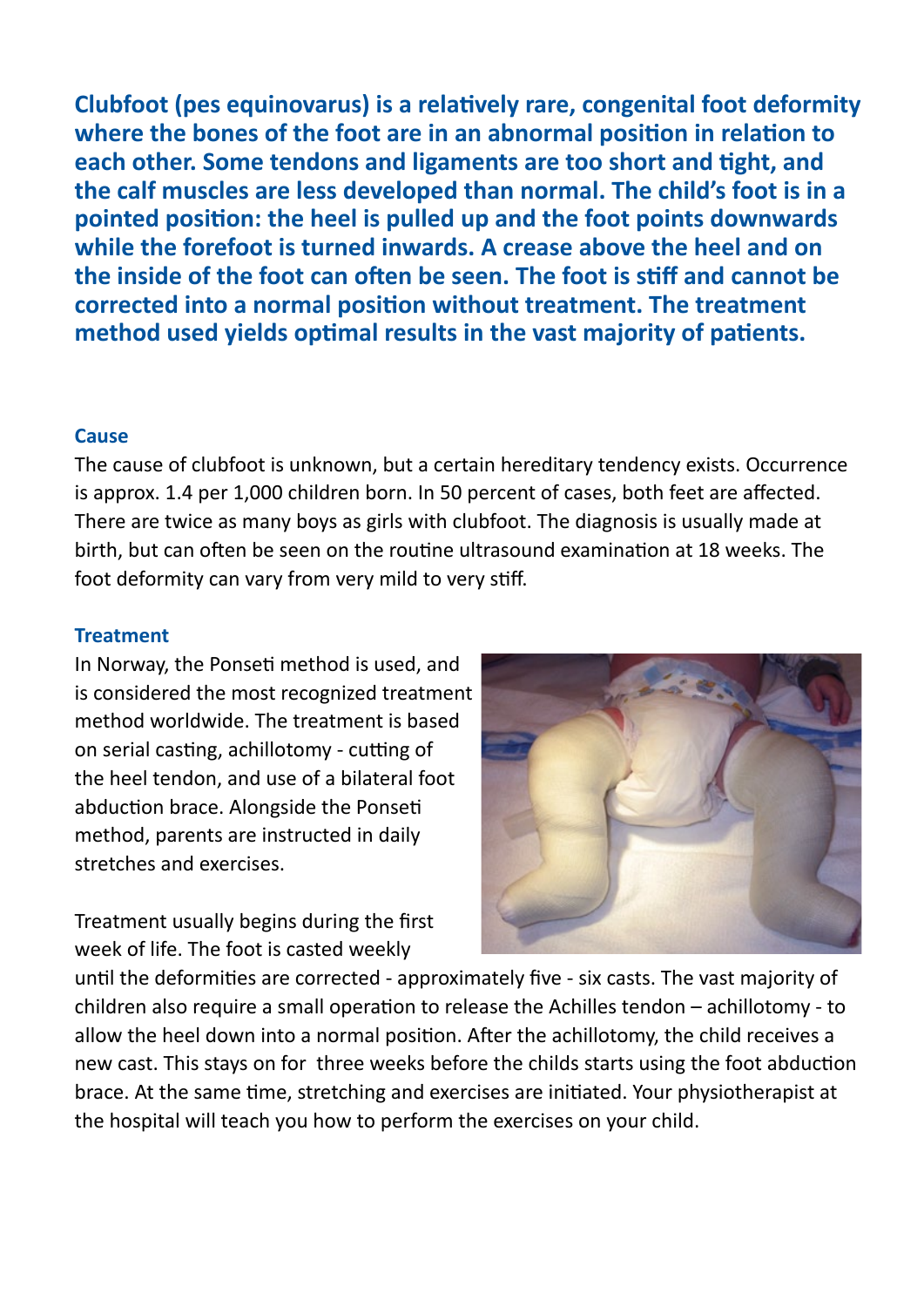## **Foot Abduction Brace (FAB)**

#### Purpose

The purpose of the brace is to ensure the bones of the foot develop in the correct position. This greatly reduces the risk of relapse. The brace is available in different models: Dennis-Brown / Alfaflex / Dobbs / Ponseti/ Mitchell, and is adapted by an orthopedic engineer. The brace incorporates both feet regardless of whether the child has a clubfoot on one or both feet. Research has proven this type of brace, in contrast to those manipulating only one foot, provide superior long term results.

#### Use

It is essential to use the brace as recommended so the foot maintains the corrected position for optimal results. The absence of systematic use significantly increases the chance of relapse. The brace should initially be used day and night, 21-23 hours a day, for three months. After that, only at night and when sleeping during the day, 12-14 hours a day, until five years of age.

### Settings

The shoe on the brace of the affected foot is set at 60-70 degrees outwards, at 10 degrees upwards, and on the shoe of the unaffected foot at 40 degrees. The width of the brace corresponds to the child's shoulder width. It is important that the heel of the foot is firmly down in the shoe and that the middle strap is securely tightened. This way the foot is locked in the optimal position.



### **Beginning with the brace**

Some find that the transition from casts to using the orthosis can be challenging. For both the child and parents, emotional upset and interrupted sleep can occur due to this new and unfamiliar situation. Be reassured the first week is for gradually increasing acceptance and familiarity. For parents, persistence is vitally important in this phase, keeping the brace on even if the child finds it uncomfortable and unfamiliar. If the brace is taken off whenever the child cries it will learn that crying is a way of having the brace removed. For most, the initial challenges are temporary and the child will come to accept the brace as a natural part of everyday life.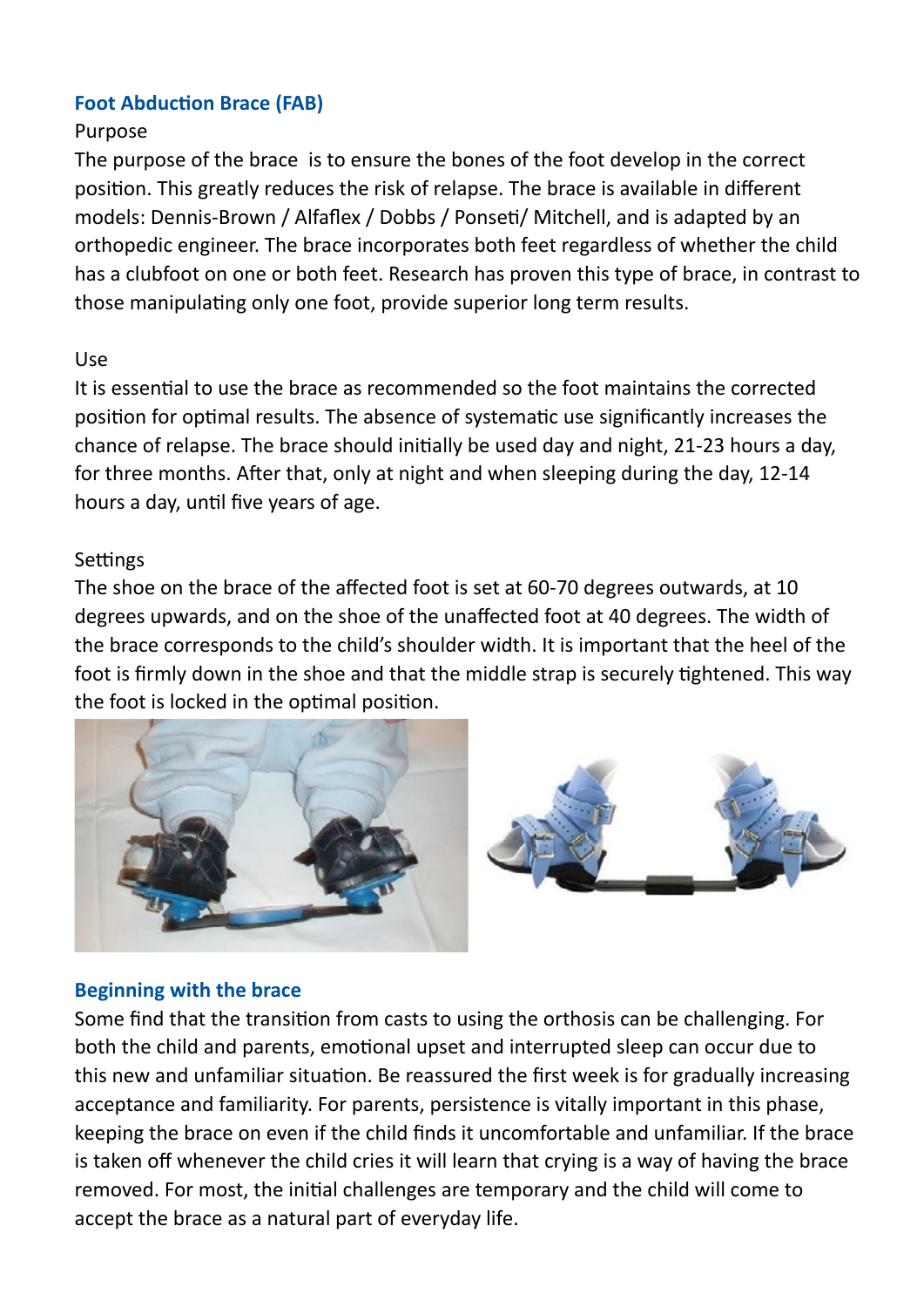#### **Wounds**

To avoid the development of any wounds and discomfort, it is important to have the right size of shoes, have the foot firmly in place in the shoe, and the straps securely tightened. Initial parental monitoring of the skin is necessary, to prevent wounds from occurring. It is important to address skin changes as soon as they are detected to avoid wounds. If wounds occur, the use of the brace is stopped until the wound has healed. If in doubt, contact your doctor or physiotherapist at the hospital.

#### **Stretching**

After the cast period, alongside starting brace use, you will receive training in stretching and exercises. Parents need to stretch the foot on a daily basis. While stretches are not originally part of the Ponseti method, they are widely used by many treatment facilities, as the benefits are numerous. Their purpose is to keep the foot soft and maintain the achieved correction, supplementing to the brace. Additionally, you become familiar with the child's feet and will be in a better position to know if the foot is about to retract into the original deformity.

Depending on the function and appearance of the foot, the need for each stretch is continuously assessed when the child comes to regular check ups at the hospital. This occurs in agreement with your physiotherapist in the out-patient clinic. The stretches are usually performed over several years. When the child reaches school age, they are usually capable of doing the stretches independently.

Ceasing stretching exercises should always occur in agreement with the treating doctor or physiotherapist at the hospital.





Original deformity Corrected deformity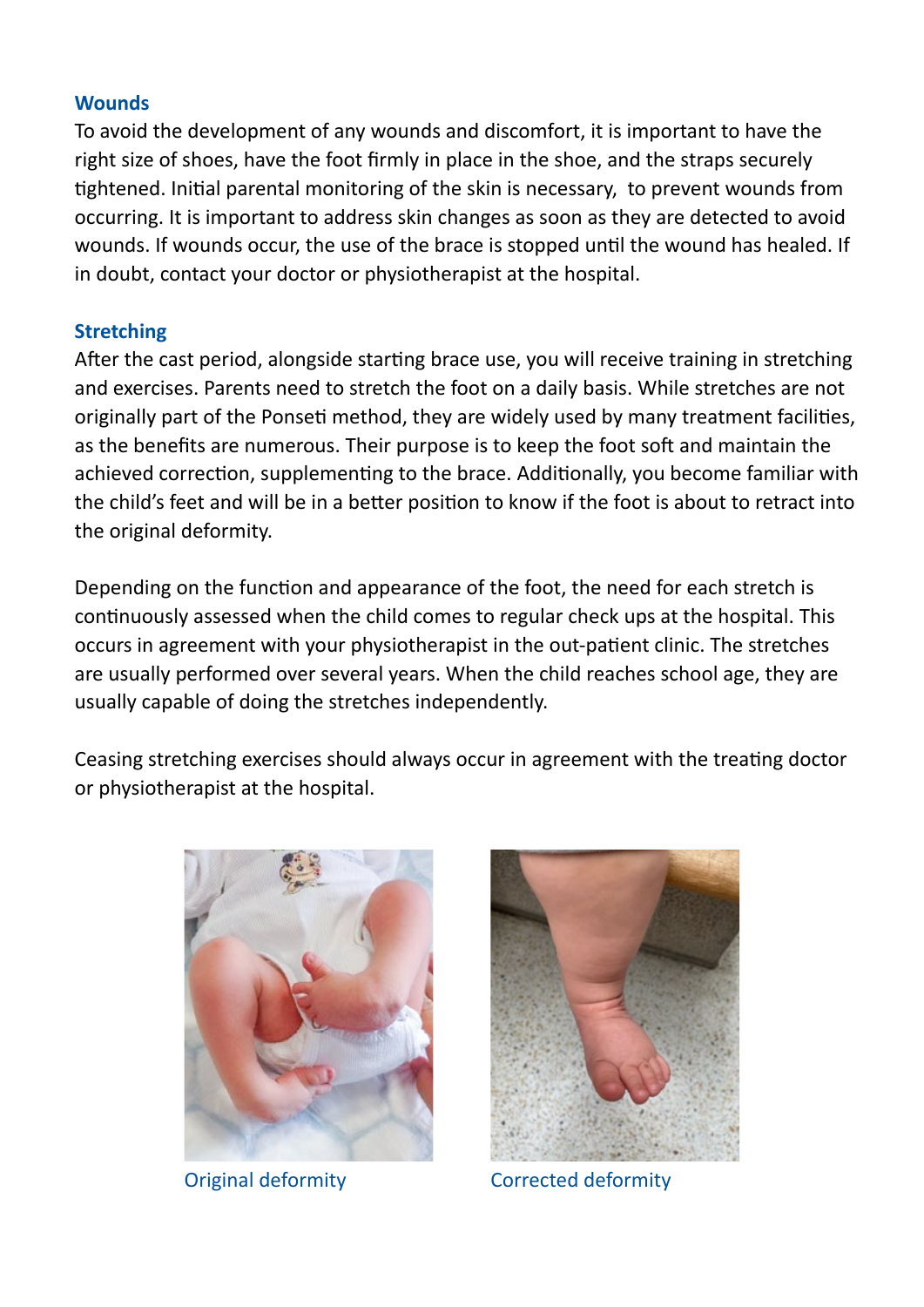**DYNAMIC STRETCHING** *(especially important during the first three months of brace treatment)*

Principles of dynamic stretching / passive movement:

» Repeated repetitions: 30-40

Ankle dorsal flexion and plantar flexion

- Place the child in a supine position. Stabilize the calf with one hand below the knee. With the other hand grasp the child's foot with the index finger around the heel.
- Move the ankle up and down. Remember to pull the heel down firmly when making the stretch.



#### Ankle outwards/inwards movement

- Place the child in a supine position. Stabilize the calf with one hand just above the ankle. The heel must be able to move freely. With the other hand grip around the forefoot.
- The forefoot is moved outwards and back inwards.



# Stimulation of muscles on the outside of the foot/leg

• Light strokes along the outer edge of the foot, up behind the ankle bone and continue further up along the outside of the calf.

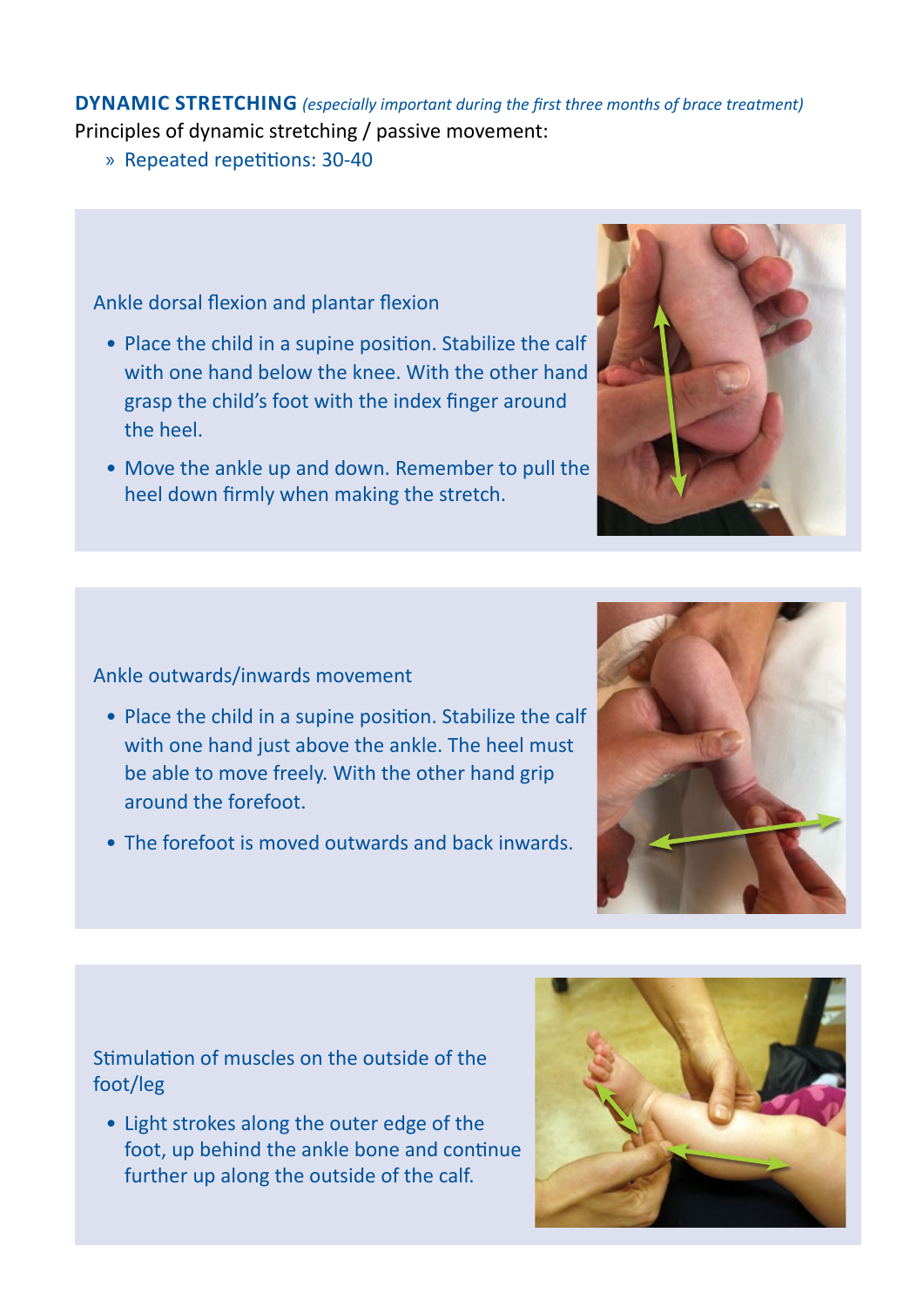# **STATIC STRETCHING**

Principles of static stretching

- » Daily x 3
- » Effective stretching time 3 minutes for each grip
- » 30 seconds x 6 repetitions / 1 minute x 3 repetitions

Stretching of the Achilles tendon

- Place the child in a supine position. Knees slightly bent.
- Grasp the heel and pull it downwards in the longitudinal direction. To be able to hold the heel down, place the other hand gently underneath the forefoot (just for stabilizing).



#### Stretching the inside of the foot

- Place the child in a supine position.
- Grasp the inside of the heel with one hand / thumb and hold within the big toe joint with the other hand/thumb.
- Stretch the inside of the foot between the two fixation held points.

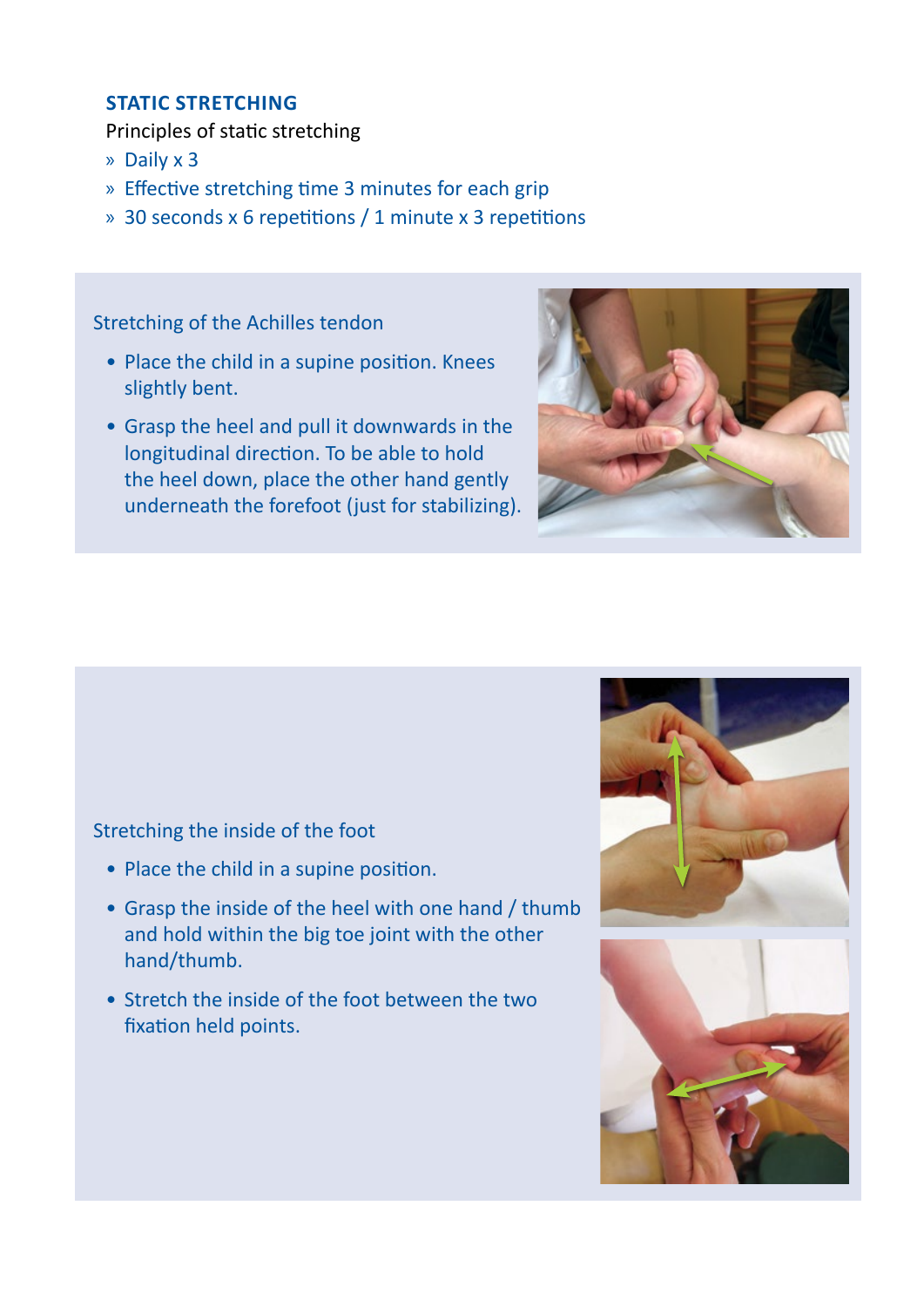Stretching the foot outwards - «Ponseti»-Grip Alternative A

- Place the child in a supine position.
- Grasp the calf from the outside and let the calf rest in your hand. The heel should not be touched. The thumb of the same hand is placed on the head of the Talus - the small bone that sits between the heel bone and the two bones of the lower leg. The opposite hand's index finger and thumb grab the inside of the foot below the base of the big toe.



• Stretching: The foot moves outwards while the thumb maintains a slight counter pressure on the Talus.

#### Alternative B

- Place the child in a supine position.
- Grasp the calf from the inside and let it rest in your hand. The heel should not be touched and be able to move freely.
- The index finger of the other hand is placed on the head of the Talus.
- Stretching: The thumb moves the forefoot outwards while the index finger maintains a slight counter pressure on the Talus.

#### Alternative C

- Place the child in a prone «frog position».
- Hold the calf down on the surface. The heel should not be touched and be able to move freely. The thumb of the other hand is placed on the head of the Talus. The index finger grabs along the inside of the midfoot.
- Stretching: The forefoot moves outwards while the thumb maintains a slight counter pressure on the Talus.

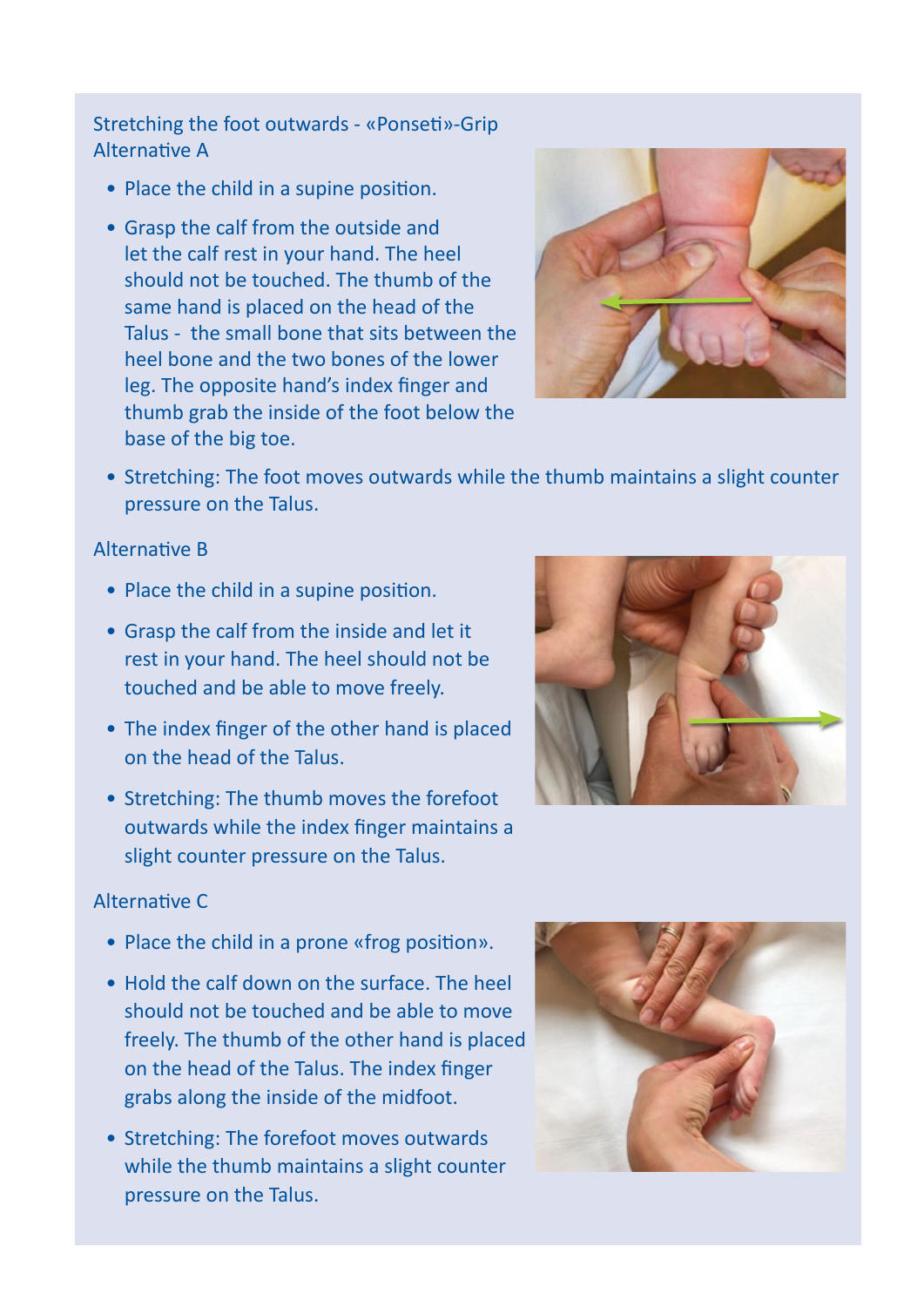### Softening of the foot

- Width: Place both thumbs in the middle of the forefoot and perform gentle strokes out to the sides. Repeat several times.
- Length: Place both thumbs at the heel and perform gentle strokes forward towards the little toe and big toe.



# **Treatment Duration/Follow-Ups**

Treatment and follow-up of clubfeet spans several years. Essentially, until the feet are fully grown. The need for follow-up is assessed individually for each child. Check-ups are frequent in the beginning, and gradually occur at longer intervals. Your physiotherapist will be present at most check-ups and can also schedule intermediate check-ups. It is recommended that you contact your community physiotherapist for follow-up in your area.

In addition to the use of the brace and stretching, balance training, stability and muscle strength in the legs and feet are important for the best result.

### **Relapse**

All clubfeet have a tendency to retreat to the original derformity. This is often seen alongside growth spurts. In these cases, or where the foot is stiff and has not been properly corrected, a renewed period of casting and intensive physiotherapy is often necessary. It may also be necessary to have surgery on tendons / soft tissues or bones in the foot for beneficial correction and a well-functioning foot. Positive treatment results are also promising under these circumstances.

*It is important to contact the treating physiotherapist or doctor at your hospital if the foot/feet become stiffer again or you experience other problems in relation to treatment.*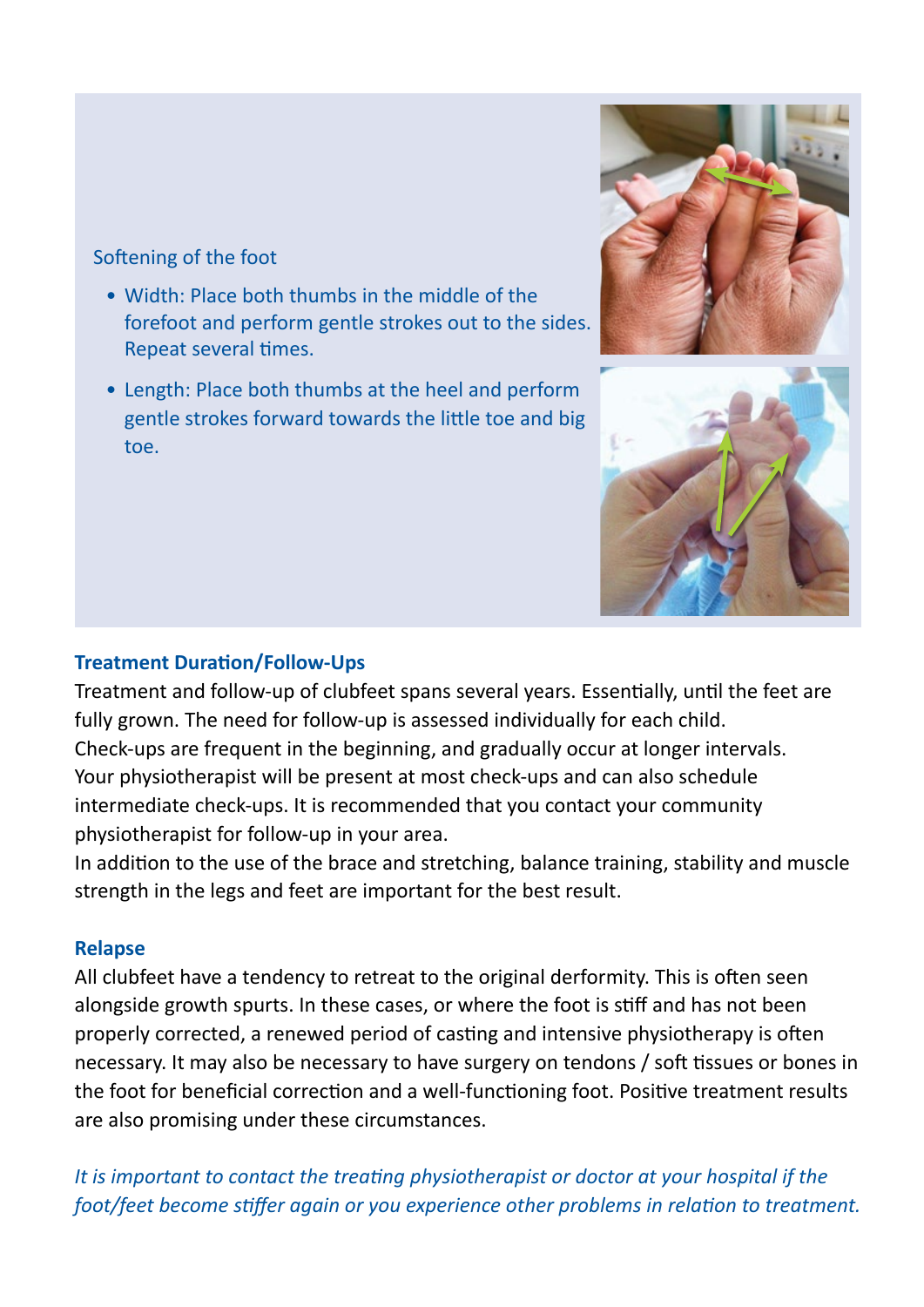#### **Complex Clubfoot**

Some feet are extra stiff and classified as complex clubfeet. This applies to a small number of patients. The foot is in a more pronounced pointed position and the crease over the heel bone is often deeper. There is also a groove running directly over the

entire sole of the foot. The big toe is also shorter.

The complex clubfoot requires a more gentle treatment approach and the brace settings are also different. As long as the recommended treatment is followed, the prognosis remains positive. Research shows the number



of casts and the treatment time is increased.

#### **Follow-Up and Results**

The prognosis for a positive outcome is generally high with the right treatment and follow-up. The foot will, in most cases, have a normal appearance, a normal load surface, satisfactory mobility in the ankle joint and good function. Some may experience a slightly stiffer and shorter foot. The calf muscles also become slimmer in these children. The vast majority of children live full, normal lives equal to their peers.

### **Further Training/Physical Activity**

As the child gets older, it is beneficial to stretch the Achilles tendon in a weight-bearing position. This is done with a stretched and bent knee, on a slant board or a staircase, as shown below:

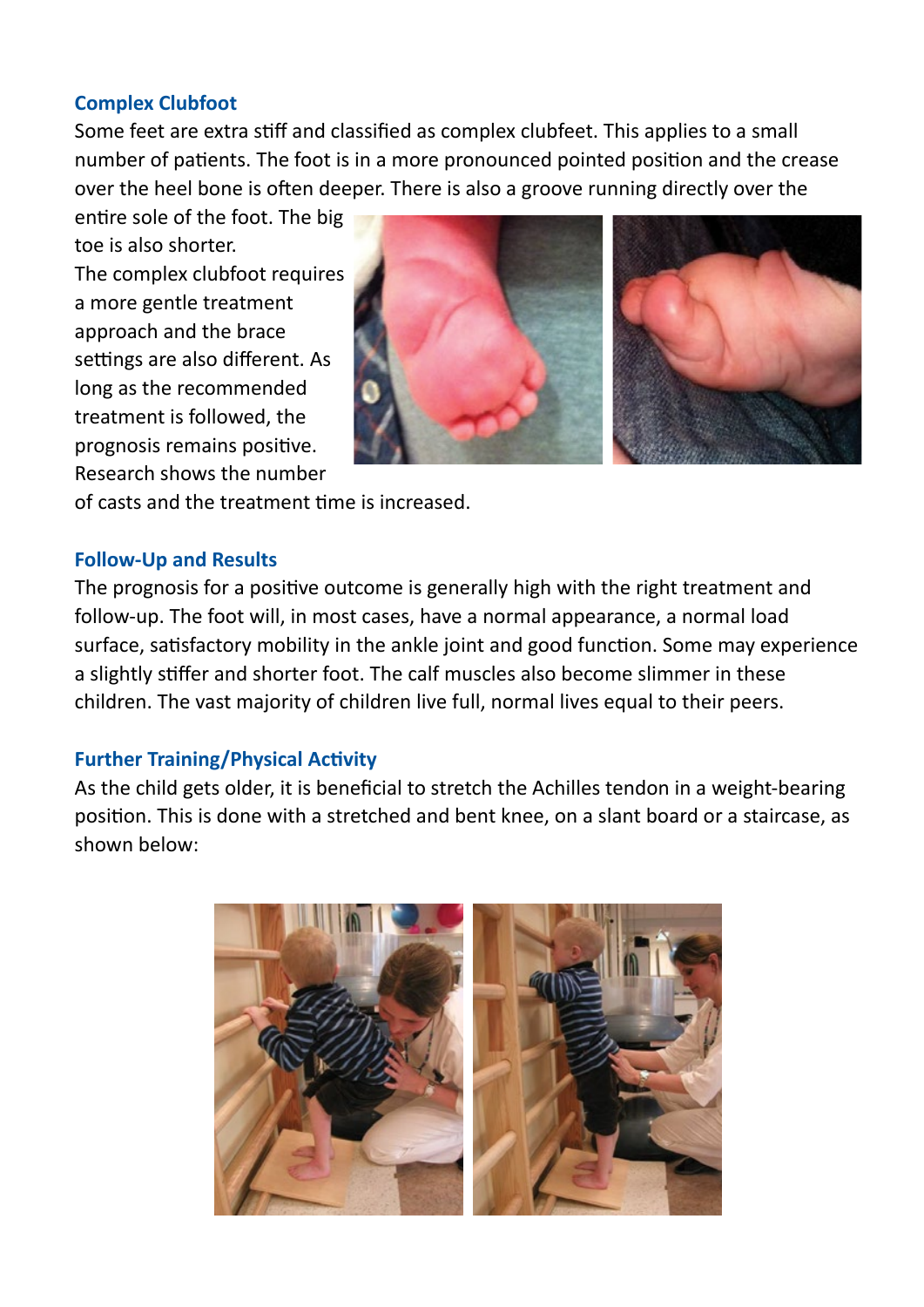Stimulation of weak muscles - (lifting of the outside of the foot):



Balance training and bear walks:



# **General Activity**

Children are encouraged to be as active as their peers. Many activities stimulate and challenge the feet in a beneficial way:

- Football
- Cross-country skiing
- Skates/rollerblades
- Climbing
- Trampoline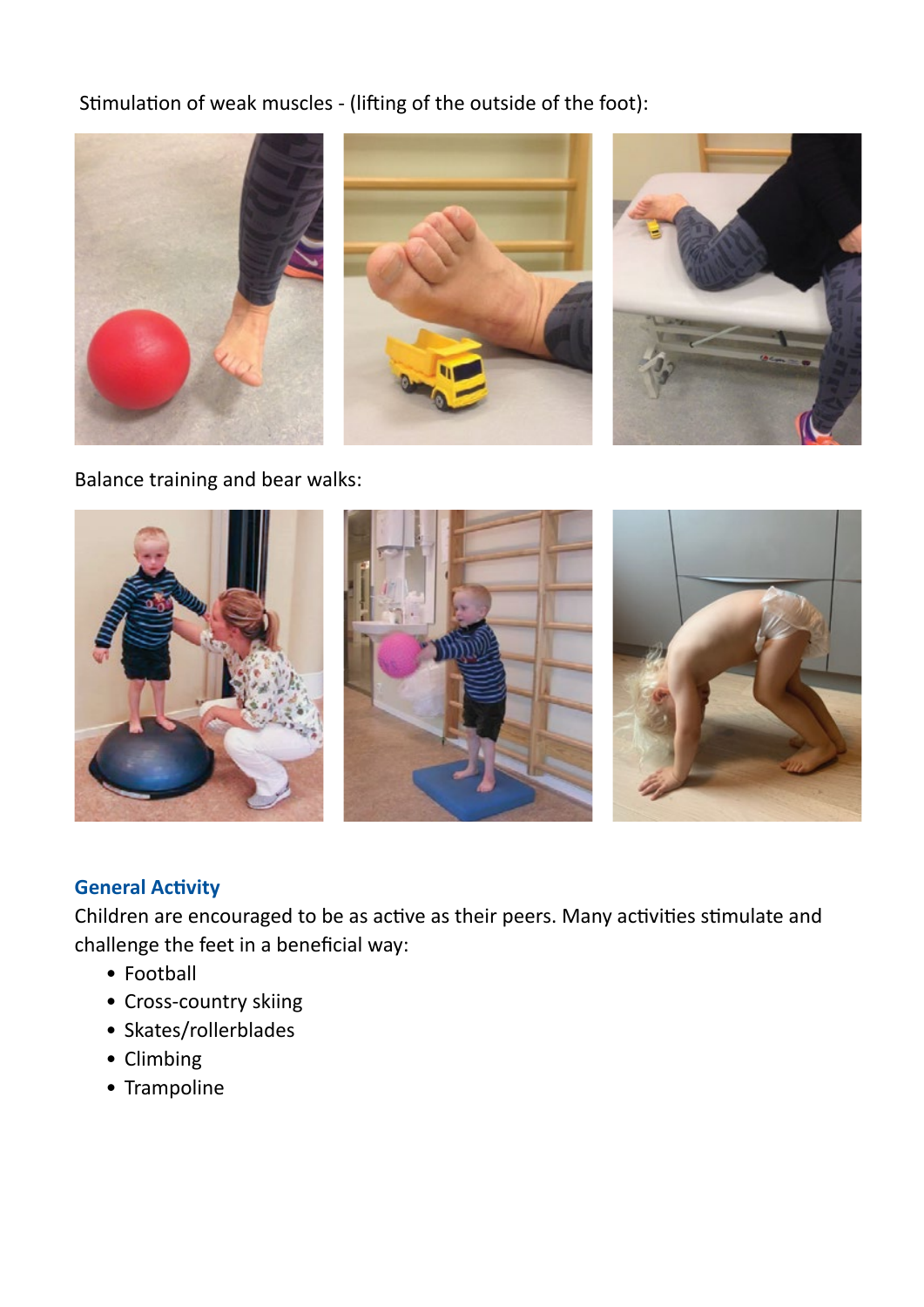# **Shoes**

The child can usually wear regular shoes with a supportive heel cap. Where the differences in shoe size are greater than two sizes, the child is entitled to a «split pair» covered by NAV. In some cases, corrective insoles or special shoes may be needed.

#### **Kindergarten**

The child can go to a regular kindergarten. Some children may also be given a priority placement. Check with the kindergarten if they have the ability to voluntarily assist with stretching exercises. In cases where the child is being followed up by the community physiotherapist, they can be asked to help arrange exercising and stretching in the kindergarten, and verify if the staff has the resources to do so.

### **Hints and Tips:**

- Woollen hand-knitted socks over the brace shoes
- Stroller baby sleeping bag, with good width, fitting the brace
- Baby sleeping bag
- Padding on the brace between the shoes